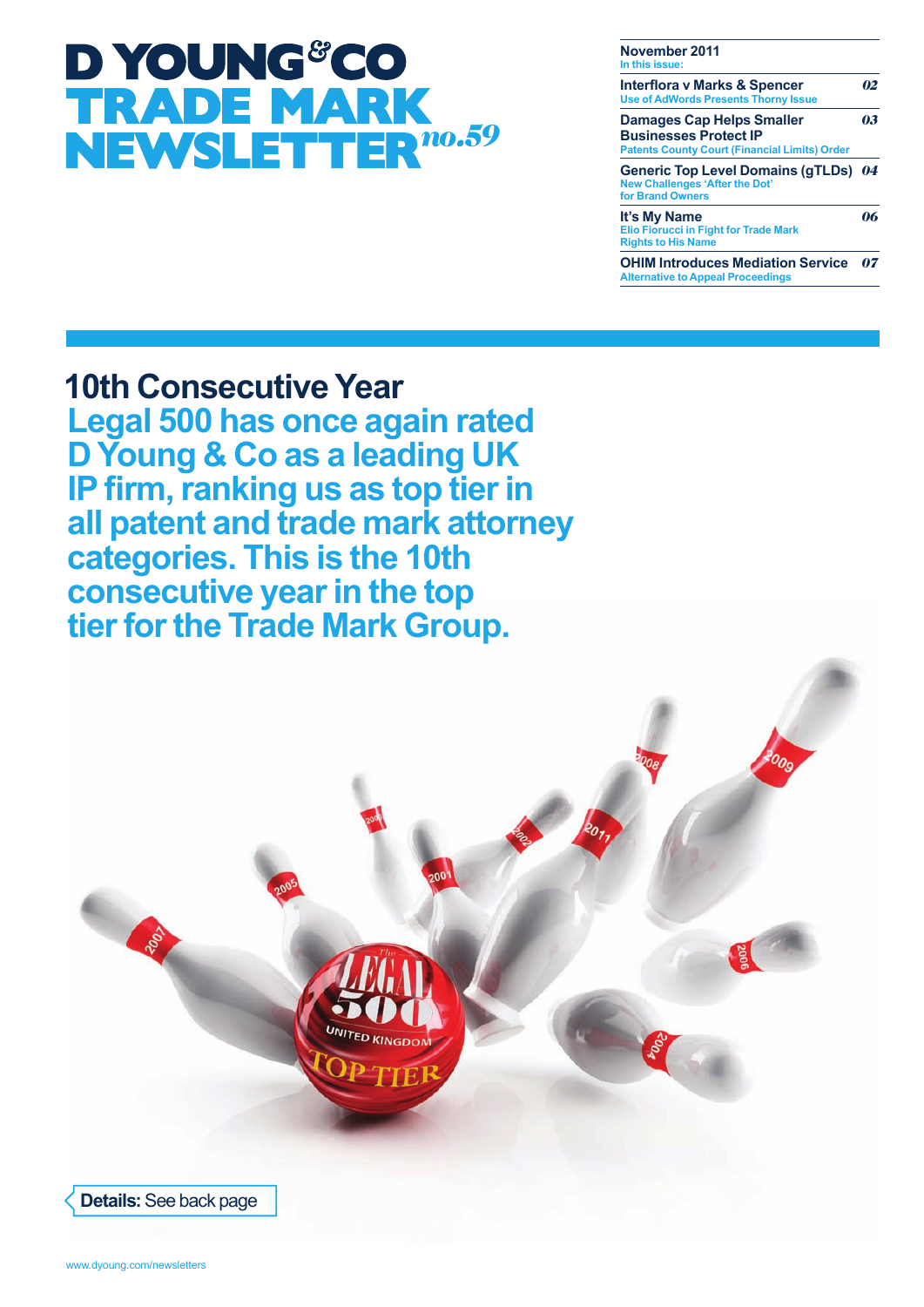### **Subscriptions**

#### **Subscriptions:**

**subscriptions@dyoung.co.uk**

Support our environmental policy and sign up for e-newsletters. This newsletter is also available to read or listen to online at: www.dyoung.com/newsletters.

**Previous issues: www.dyoung.com/newsletters For more information: www.dyoung.com Twitter: @dyoungip**

論

**8-11 November 2011 INTA Leadership Meeting** Jeremy Pennant and Ian Starr will be attending the INTA Leadership Meeting in Miami Beach, Florida, USA.

More information: www.dyoung.com/events

### **Editorial**

**Events**

**We are delighted to announce that Helen Cawley has been promoted to partner in the Trade Mark Group. Helen is well known to many of our readers as she handles a busy practice, is a frequent visitor to Japan, where she has many clients, and a regular attendee at the INTA Annual Meeting. Helen joined D Young & Co in 2004 and is keen to continue developing her practice in East Asia: her next trip in December will be extended to include South Korea, as well as Japan. For a photo of Helen please turn to page 8 and, to view Helen's profile see www.dyoung.com/helencawley.**

**We are also celebrating our 10th consecutive year ranked as a top-tier trade mark practice by the Legal 500. We thank our clients for the feedback they have provided in the evaluation process and also for the on-going trust in our services. We thoroughly enjoy the fascinating, and varied, work we are involved with, and look forward to continuing to provide you with the most effective solutions to any trade mark issues you may have.** 

**We hope you enjoy this newsletter – you can find additional articles, which did not fit into this issue, in the knowledge bank section of our website www.dyoung.com/knowledgebank.**

**Editor: Vivienne Coleman**

## *Article 01*

 $\mathsf{I}\mathsf{M}$ 

## **Interflora v Marks & Spencer Use of AdWords Presents Thorny Issue**

Indowing the rulings of the Court<br>
of Justice of the European Union<br>
(CJEU) in the trinity of Adwords<br>
cases involving Google France<br>
(C-236/08), Bergspechte (C-278/0<br>
and Portakabin (C-558/08), the CJEU has ollowing the rulings of the Court of Justice of the European Union (CJEU) in the trinity of Adwords cases involving Google France (C-236/08), Bergspechte (C-278/08) recently determined a number of related preliminary questions, as referred to it by the High Court of England and Wales, in the 'Interflora' case.

#### **The 'thorny issue'**

Marks & Spencer (M&S) had made use of Google's Adwords facility to select the term 'Interflora' (in a variety of spellings) to promote their own flower retail services. Upon a Google user entering any of the submitted terms into its search engine, an advertisement for the services provided by M&S is displayed in the form of a 'sponsored link'. Interflora objected to the actions of M&S and began proceedings.

#### **The referred questions**

The questions referred to the CJEU may be summarised as follows:

- 1. Regarding the Adwords facility, can a proprietor of a trade mark prevent a competitor from using an **identical** mark in relation to **identical** goods/services?
- 2. Is it relevant that the advert is liable to lead some members of the public to believe that there is an association/economic link between the advertiser and the trade mark proprietor?
- 3. Is it relevant to the above question that the Adwords facility does not allow a trade mark proprietor to prevent such use?

#### **The previous cases**

#### **Use in relation to goods or services**

It has already been recognised by the Court in *Google France*, that the selection of a mark as a keyword (within the Adwords service) constitutes use *in relation to goods and services*, notwithstanding the absence of the mark in the displayed results/links. This is an uncontroversial point, which finds judicial support in the later case of *Bergspechte*.

A more contentious issue however, is the *basis* upon which a trade mark proprietor may *prevent* such use.

The decision in *Google France* concluded that there must be a proven 'adverse effect' in relation to *one of the functions* of the trade mark. Whilst most lawyers had traditionally viewed the function of 'indicating origin' as the principal (if not the only) function, the Court had regard to the cases of *L'Oreal and Others* (C-324/09) and *Arsenal Football Club v Reed* (C-206/01), and concluded that:

- 1. a trade mark's function of indicating origin is not the only function worthy of protection; and
- 2. the 'investment function' of a trade mark may be adversely affected where there is 'substantial interference' with the proprietor's use of its trade mark to acquire/preserve its reputation.

In the previous *Google France* case, the CJEU had decided that the 'advertising function' of a trade mark was **not** adversely affected by Adwords. Therefore, the reference to an effect upon the 'investment function' was somewhat surprising, but is to be welcomed by trade mark proprietors as it illustrates a willingness of the Court to recognise the wider protection to be afforded to 'marks with a reputation'.

Additionally, the Court added that such selection and use within the Adwords service may amount to the dilution of the trade mark's distinctive character where it prevents the "reasonably well-informed and reasonably observant internet user" from ascertaining whether the "goods or services offered, originate not from the proprietor of the trade mark, but on the contrary, from a competitor of that proprietor." However, the Court suggested that there may only be an actionable basis in this regard where the advert contributes to the 'genericising' of the mark in question.

#### **The decision**

The Court ruled that a proprietor of a trade mark is entitled to prevent the use of a keyword where: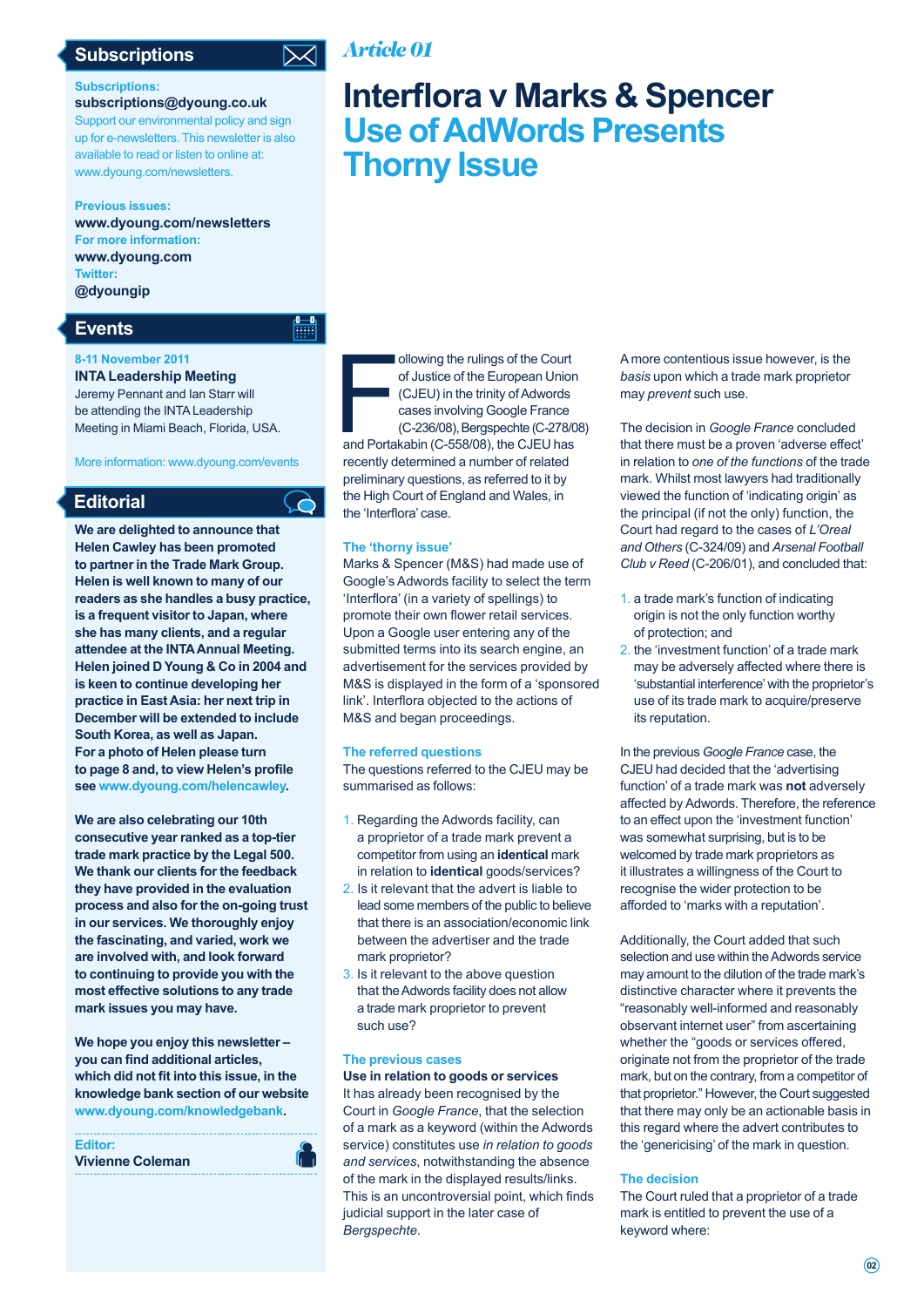*Other decisions noted in this article: Google France C-236/08: http://bit.ly/c23608dec BergSpechte C-278/08: http://dycip.com/c27808dec Portakabin C-558/08: http://dycip.com/c55808dec*



- the keyword constitutes an **identical** sign in relation to **identical** goods/services; and
- use of the keyword is liable to have an adverse effect on *one of the functions* of the relevant trade mark (including the function of 'investment'); and
- the displayed advertising *"does not enable reasonably well-informed and reasonably well-observant internet users , or enables them only with difficulty to ascertain whether the goods/services concerned… originate from that proprietor or, on the contrary , originate from a third party"* (the origin function); or
- in the case of a mark with a reputation, the advertising *"substantially interferes with the… use of its trade mark to acquire or preserve a reputation capable of attracting consumers and retaining their loyalty"* (the 'investment' function).

**Who came out 'smelling of roses'?** Whilst it would appear that this decision is encouraging for both Interflora and, indeed, Google, the result is tempered by the Court's consideration of the relevant market, within which "well-observant internet users" operate. In particular, the Court suggested that the offering of an alternative (as opposed to an imitation) product or service may not offend either of those functions of a trade mark in such circumstances, which appears to narrow the scope of the decision. One of the key issues for the UK Court to decide is likely to be whether or not there is some confusion amongst users (and, in this case, taking into account the unique distribution system operated by Interflora).

All in all, there is everything to play for and the High Court's ultimate decision is awaited with anticipation.

| <b>Author:</b>        |  |
|-----------------------|--|
| <b>Scott Gardiner</b> |  |

#### **Useful links:**

**Author:**

**Full text of decision: Interflora Inc, Interflora British Unit v Marks & Spencer C-323/09:** 

**http://dycip.com/c32309dec**

### *Article 02*

## **Damages Cap Helps Smaller Businesses Protect IP Patents County Court (Financial Limits) Order**

**I**<br>In the t has often been the case that small businesses have shied away from protecting their IP because the costs of enforcement have resulted in unknown levels of high costs for claimants. Indeed, in the recent Hargreaves Review of Intellectual Property, it was revealed that one in five small to medium sized businesses refrain from enforcing their rights as a result of the high levels of costs levied in court cases.

The tides are changing, however, and with the introduction of The Patents County Court (Financial Limits) Order (No.2) 2011, the costs of protecting IP have now become much more manageable for small- to mediumsized businesses.

The Order sets out a clear definition of the IP disputes concerning copyright and trade mark matters that should be heard in the Patents County Court, and those which should be sent to the High Court.

For claimants with a legal case worth less than £500,000, the case will be heard in the Patents County Court and the 'Financial Limits' Order ensures that damages in these cases will be limited to a maximum of £500,000. For larger legal cases, the matter will be sent to the High Court.

Whilst a cap of £500,000 may still sound high, these costs are significantly less than the damages often awarded in the High Court, which are often unknown. Claimants in the Patents County Court can now, therefore, be confident that enforcing their IP rights will expose them to a much smaller financial risk than if their case was to be heard in the High Court. It is hoped that the Order will encourage smaller claimants to be more proactive in enforcing their rights.

#### **Author: Gemma Williams**

**Useful links: Patents County Court (Financial Limits) Order:** 

**http://dycip.com/vJ18ps**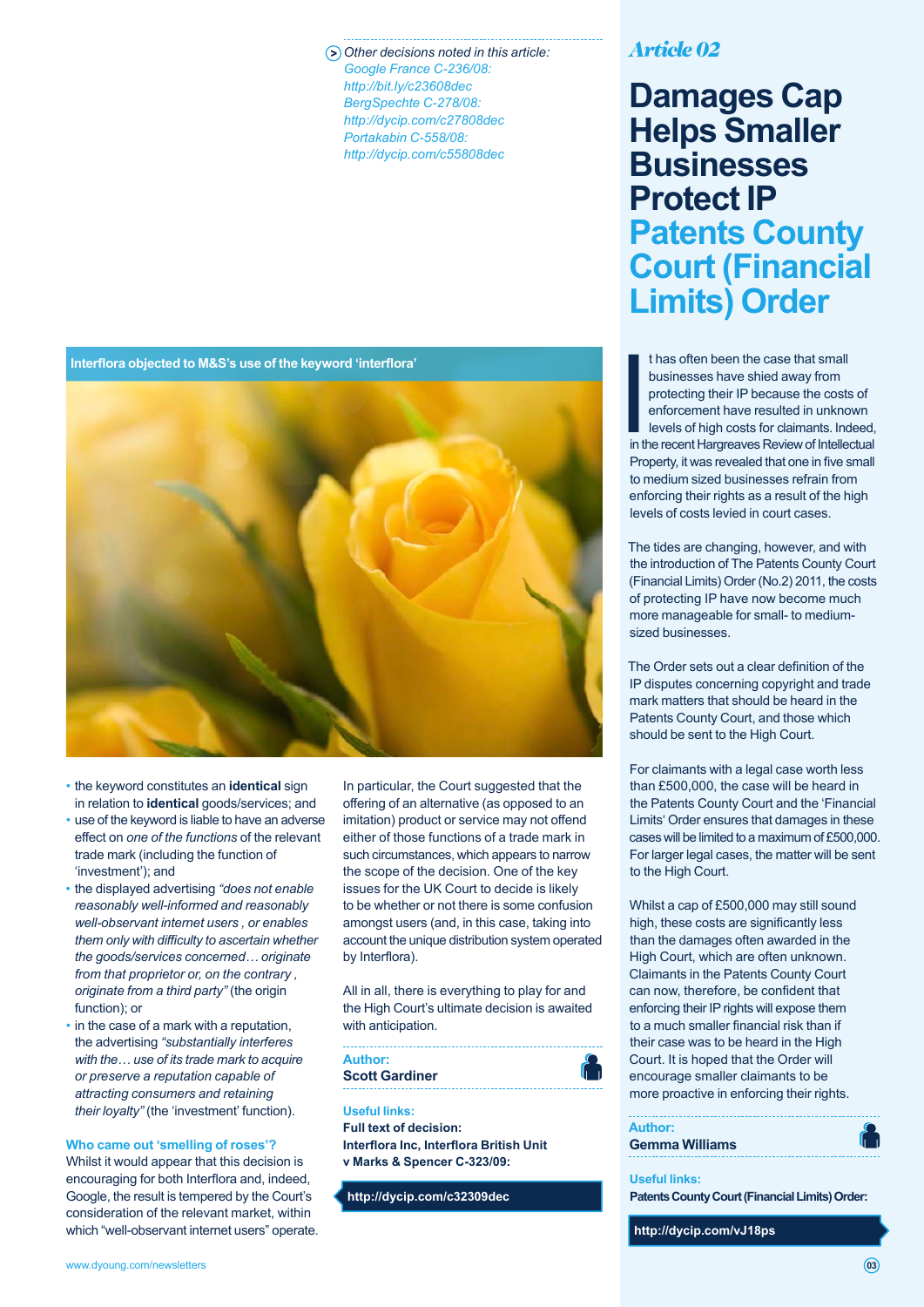## *Article 03*

Useful links *Internet Corporation for Assigned Names and Numbers http://www.icann.org*

## **Generic Top Level Domains (gTLDs) New Challenges 'After the Dot' for Brand Owners**

n 20 June 2011, following<br>
a long period of consultation<br>
with relevant stakeholders,<br>
the Internet Corporation for<br>
Assigned Names and Numbe<br>
(ICANN) announced its decision to open a long period of consultation with relevant stakeholders, the Internet Corporation for Assigned Names and Numbers the internet's naming system and allow any interested organisation (whether private or public) to apply to register new gTLDs and to become operators of the related registries.

In lay terms, this means that we will move from the current 22 gTLDs (including the famous *.com, .net, .org* etc) to a naming system which, through time and depending on market interest, will allow for the registration and operation of a potentially limitless number of gTLDs in any language or script.

A key factor in ICANN's decision process was the desire to promote competition in the internet market and increase consumer choice. As the worldwide internet community now boasts approximately 1.5 billion users, innovation and diversity are felt to be indispensable prerequisites of the naming system, which will now "better serve all of mankind" (in the words of Rod Beckstrom, President and Chief Executive Officer of ICANN).

This article focuses on some of the challenges and opportunities that the new gTLDs system will present for brand owners.

**Brief notes on the application process and the possible benefits to brand owners**  Registering a new gTLD and operating a registry is by no means as easy as registering a domain name. The application process is long (it can take from nine months to up to 20 months or longer), complex (it encompasses a considerable number of stages), and expensive (the basic evaluation fee is US\$ 185,000, but overall costs may well be US\$

500,000 – 1,000,000).

ICANN wants to ensure that prospective applicants will be in a position to manage a registry financially, technically and operationally. ICANN expects the new gTLDs to be active and operational and, to this end, requires applicants to provide it with full information on themselves and a detailed plan for the launch and operation of the new gTLDs. Therefore, it will not be possible to register new gTLDs as a 'blocking strategy'. The two options for applicants will be to run the registry as a 'close system' (ie, by allowing domain names to be registered only to select parties) or as

**The launch of the new gTLD system has caused concern amongst trade mark owners**http://www. an 'open system' (ie, by allowing the public at large to register domain names).

Therefore, brand owners are likely to apply either:

- (1) to secure the registration of their corporate style or trading name (and, funds permitting, key brand(s)) so that they, their groups of companies and, possibly, other selected parties may use it; or
- (2) via umbrella organisations seeking to register new generic gTLDs on behalf of their members, which will then be the only ones entitled to register domain names ending with the new gTLD: eg, the (fictional) International Organisation of Widget Manufacturers may apply for *'.widget'* on behalf of its members so that only its members worldwide will be able to use the new gTLD.

Generally speaking, the advantages of securing one or more gTLDs for brand owners are said to be:

- (1) brand awareness: they will be able to consolidate their presence in the online market and increase brand reputation;
- (2) brand exclusivity: they are likely to strengthen the association between the trade mark and the business in the public's mind, thereby also preventing dilution or confusion (especially if the sign or trade mark is subject to a co-existence agreement or there are other market operators using an identical or significantly similar sign);
- (3) greater security, consumer education and brand trust: the new gTLD will facilitate the identification of the 'original' from the 'imitation' or 'counterfeit': eg, the owner of the mark 'WIDGET', by trading only from websites with strings ending *'.widget'*, should enable the public to determine with certainty when they are dealing with the original. Further, where the brand owner has a network of trusted distributors or franchisees for its widgets, by letting them register a *.widget* domain name, it will create a 'sense of community' with its business partners and also increase its control over them; and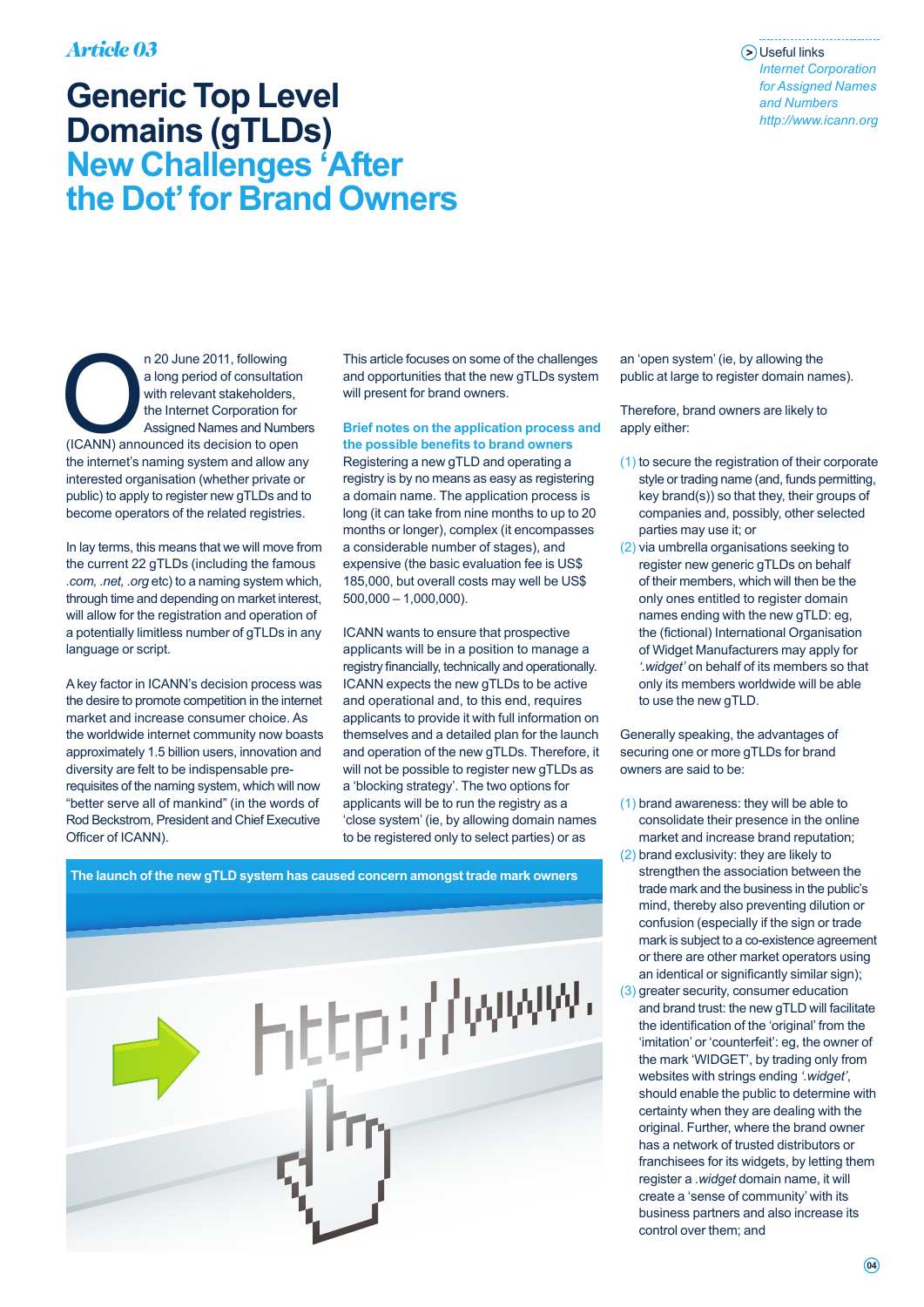*Knowledge Bank Scan the QR code below using your internet enabled smart phone to access our knowledge bank*



*Missed anything? In between issues of this newsletter we posted news about the reclassification of UK trade mark registrations and the UK IPO's Trade Marks Tribunal Practice Notice (2/2011). Visit our website for up to the minute IP related articles and news.*

(4) innovation: there will be a return in image, in that the registration of a new gTLD will at the very least denote their innovative approach.

#### **How will brand owners protect their trade marks?**

Whilst the launch of the new gTLD initiative has rightly caused concern amongst trade mark owners, several mechanisms and measures will be in place for them to protect their rights and it is vital to be aware of them to ensure that risks are minimised and potential threats are acted upon.

#### **ICANN dispute resolution proceedings**

As part of the new gTLD application process, once the administrative check stage is complete, all applications will be published by ICANN. This will give any aggrieved trade mark owner the chance to lodge a formal objection to a gTLD application.

Objections can be filed only on four specific grounds and the relevant ones for trade mark owners will be:

- the String Confusion Objection, where the gTLD string is confusingly similar to an existing TLD or to another applied-for gTLD string in the same round of applications. The International Centre for Dispute Resolution (New York, USA) has agreed in principle to administer this procedure and the fees are currently set at approx. US\$10,000; and
- the Legal Rights Objection, where the gTLD applied for infringes the existing legal rights of the objector (ie, trade mark rights). The Arbitration and Mediation Center of the World Intellectual Property Organization (Geneva, Switzerland) has agreed in principle to administer this procedure and the fees will range between US\$10,000 and US\$23,000 depending on the number of panellists.

Although possibly rare, one could envisage the situation in which the same objector may want to object to a gTLD on both the above grounds. Arguably, the fact that two separate providers are in charge of dealing with the two kinds of dispute makes the objection process

unnecessarily more expensive and logistically complicated.

As ICANN is not contemplating a notification system for the benefit of trade mark owners; it is of real importance that gTLD applications are monitored each time they are published.

Considering the complexity of the application process and the costs involved, it is difficult to envisage that cybersquatters will be flocking to register new gTLDs as they would do for second-level domains. More likely is a dispute between trade mark owners who own the same mark in different countries.

#### **Rights protection mechanisms for second-level domains**

New gTLDs will have to implement a series of procedures to ensure that minimum standards of protection are guaranteed to trade mark owners. These will include:

- (1) a sunrise period during which trade mark owners only are allowed to register second level domains before the general public can; and
- (2) ICANN's Uniform Domain Name Dispute Resolution Policy (UDRP)-based dispute resolution procedures, whereby trade mark proprietors will be able to file a complaint and ask for the transfer of infringing domain names registered and used in bad faith.

Considering the vast number of new gTLDs that may potentially be introduced, trade mark owners will have to step up their monitoring and enforcement activities and, depending on the relevance of the gTLDs in question, consider registering a number of second level domain names as a precautionary measure.

#### **Trade mark clearinghouse**

As part of the new gTLD program, ICANN will introduce a trade mark clearinghouse, ie, a database for the 'authentication and storage of trade mark information', on the basis of which trade mark owners will be notified of any sunrise period for new gTLDs and will also be notified of any attempts to register second-level domain names that are identical to their marks. ICANN has recently issued a request for information to identify potentially suitable providers of this service.

It will be crucial for each trade mark owner to ensure that the trade mark clearinghouse contains, at the very least, all of its key trade marks.

#### **Uniform Rapid Suspension (URS) and Post-Delegation Dispute Resolution Procedure (PDDRP)**

The new gTLD registries will also have to implement URS and PDDRP procedures:

- Pursuant to the former, trade mark owners can request that blatantly infringing websites are immediately taken down and the domain name points to a URS placeholder page. The trade mark proprietor will be able to obtain the deletion or transfer of the domain name by means of the standard formal complaint procedure also operated by the same registry.
- Pursuant to the latter, trade mark owners will be able to file objections against a new gTLD registry whose activities are alleged to cause or materially contribute to systemic trademark abuse. This procedure will ensure that applicants that are successful in the application process will comply with ICANN's rules and administer their registries in a way that safeguards the rights of trade mark owners.

Again, it is essential that trade mark owners and their advisers are aware of the existence of these mechanisms and are familiar with the relevant procedures.

Whatever one may think of the new gTLD process, the fact is that ICANN intends to accept applications from January 2012 and there may well be a large number of applications. A sensible monitoring and objection process needs to be put in place soon, whether one is seeking one of the new gTLDs or not.

| <b>Author:</b>   |  |
|------------------|--|
| <b>Cam Gatta</b> |  |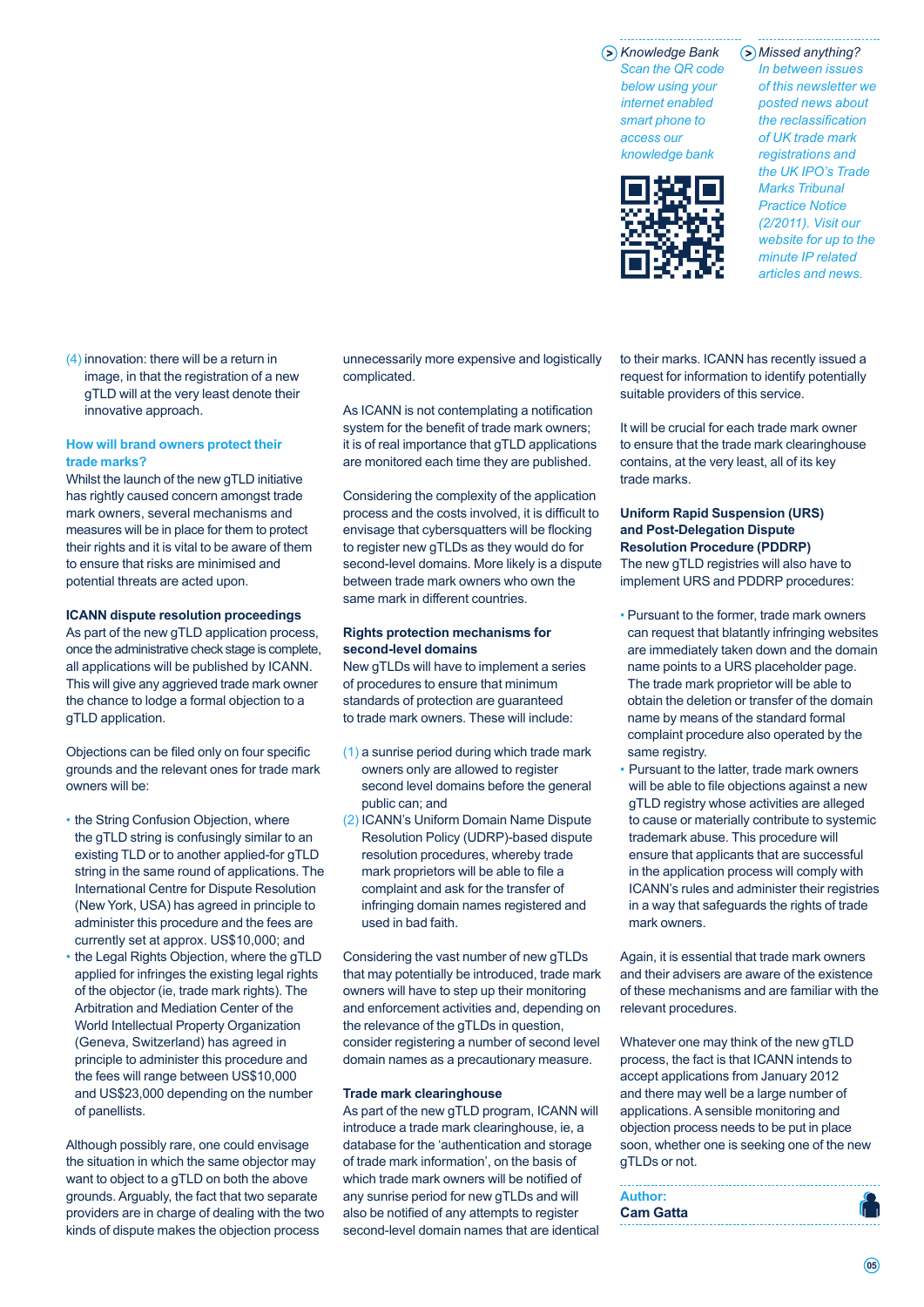## *Article 04*

## **It's My Name Elio Fiorucci in Fight for Trade Mark Rights to His Name**

**I**<br>I<br>I his n the 1970s, fashion designer Elio Fiorucci achieved a degree of renown in Italy. However, he fell on bad times in the 1980s and his company, Fiorucci SpA, went into administration. Subsequently, his company was sold to a Japanese multinational, Edwin, in December 1990 and the sale included all Elio Fiorucci's 'creative assets' which included all trade marks wherever they may be registered or applied for in the world, as well as the exclusive right to use the designation FIORUCCI and the right to manufacture and sell clothes and other goods bearing the name FIORUCCI.

Not surprisingly, following the advent of the Community trade mark (CTM) registration system, Edwin applied to register the word mark ELIO FIORUCCI and registration was granted in April 1999. However, in February 2003, Elio Fiorucci applied for revocation of the registration on the grounds that the mark was liable to mislead the public (Art 50(1)(c) CTMR) and for a declaration of invalidity on the basis that he had a right to the name under national law (Art 52(2) CTMR) referring in this case to Article 8(3) of the Italian Industrial Property Code (CPI), which provides that personal names of well known people may be registered by the proprietor or with his consent, and no such consent had been given.

Despite the general assignment to the Japanese company, OHIM found that his name was well-known and that there was no evidence that Elio had given his consent to the registration of that name as a CTM; thus allowing the declaration of invalidity.

Edwin appealed and in April 2006, the Board of Appeal (BOA) decided in favour of Edwin and annulled the decision of OHIM. Their reason for doing so was that the Board of Appeal considered Article 8(3) was intended to prevent third parties exploiting the name of a famous person for commercial purposes, but that Elio himself had already exploited his name for commercial purposes and, therefore, the provision did not apply. The Board also noted that, as far as Art 50(1)(c)

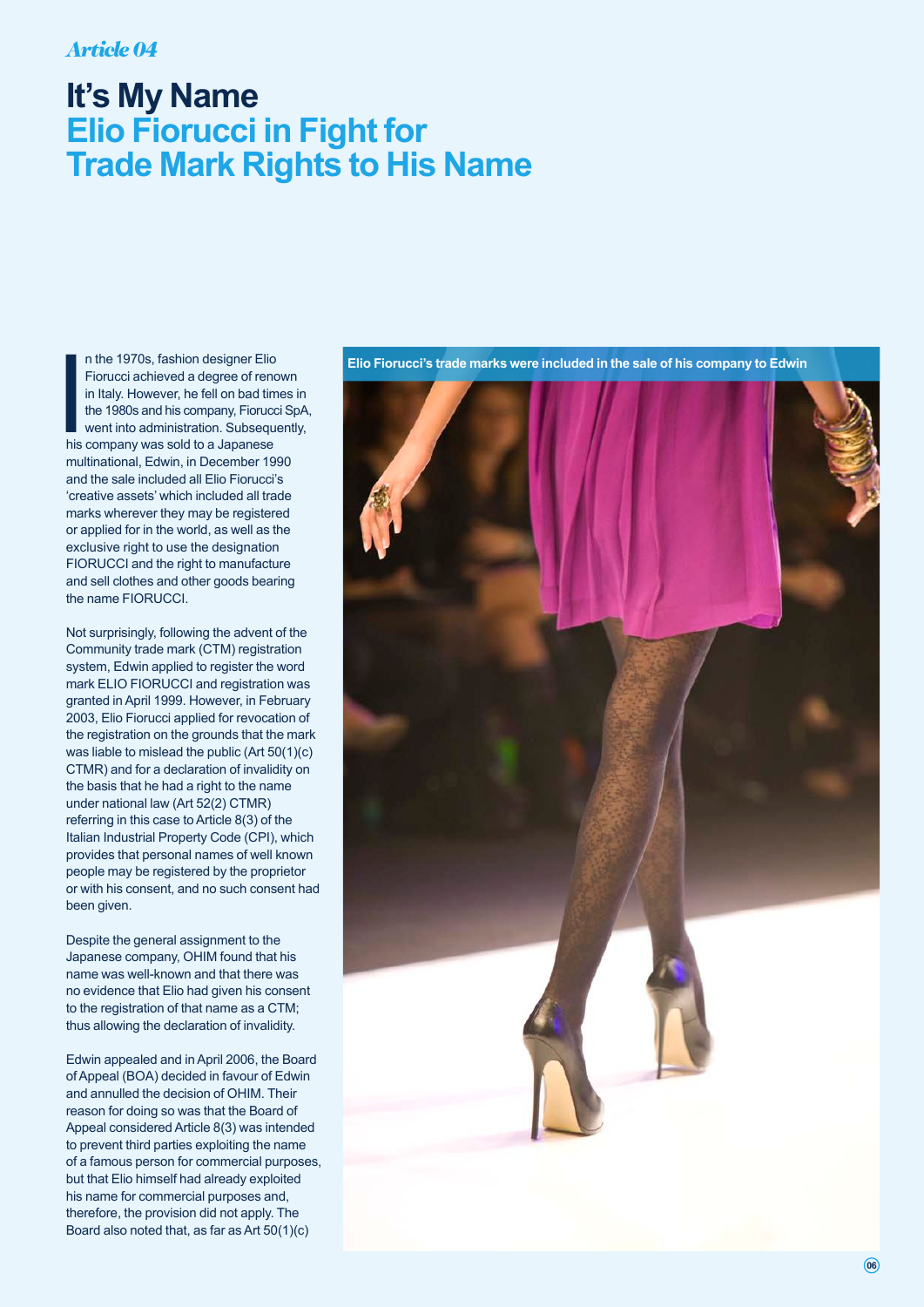#### Elio Fiorucci

*Fiorucci is an Italian fashion label founded by Elio Fiorucci in 1967. The first shop exposed Milan to the styles of Swinging London and American classics such as the T-shirt and jeans.*

was concerned neither the trade mark nor its use could mislead the public.

In turn, Elio Fiorucci appealed to the General Court. He sought the cancellation of the BOA's decision and a declaration revoking or invalidating the CTM.

The General Court rejected his plea for revocation on the basis that there was no indication that the consumer would be misled. However, as far as the application for a declaration of invalidity was concerned, the Court considered that the Board had erred in its interpretation of Art 8(3) CPI, and had incorrectly ruled out the application of that provision to the case of Mr Fiorucci.

The Court in this instance annulled the Board of Appeal's decision, insofar as it contained an error in the interpretation of Art 8(3) CPI, and dismissed the remainder of the action. On the issue surrounding the assignment of the mark to Edwin, the Court held simply that the question of whether or not the name had been properly assigned to Edwin had not been examined by the BOA and that it could not substitute its own reasoning on this issue, for that of the BOA.

The judgment of the General Court was appealed as follows: Edwin challenged the judgment before the Court of Justice of the European Union (CJEU) on the basis that the General Court misapplied the provisions of Art 52(2) CTMR and misinterpreted Art 8(3) CPI, that Mr Fiorucci had not proven that he had refused his consent, and that Mr Fiorucci had already assigned all rights in his name to them and that the General Court had not properly examined this issue, nor had it referred the question back to the BOA for re-examination; Mr Fiorucci argued that all parts of his appeal to the General Court should be allowed, including the cancellation of the CTM registration in the name of Edwin, and that costs of the appeal should be reimbursed to him; and OHIM argued that the CJEU should set aside the judgment under appeal or alternatively refer the case back to the GC for further examination of the disputed matters which were, in error, not

examined, and order Elio Fiorucci to pay their costs.

The decision of the CJEU was that the appeal against the General Court's decision must be dismissed in its entirety. Both Edwin and OHIM were ordered to meet their own costs and to contribute between them three quarters of the cost of Mr Fiorucci. Mr Fiorucci was ordered to pay one quarter of his own costs.

The CJEU points out that, in the context of the lack of consideration given to the question of the assignment, the GC gave the BOA a clear indication of the action it should take by making an express reference to the lack of examination of that argument.

It will be interesting to see, when the matter is finalised, whether the assignment taken by Edwin will be found to have included the mark ELIO FIORUCCI, and how this affects Mr Fiorucci's rights under Art 8(3) CPI.

The case brings to mind the ELIZABETH EMANUEL dispute in the UK, where the designer, who together with her husband rose to fame with Princess Diana's wedding dress, assigned her trade marks with goodwill to a third party and then filed opposition and cancellation actions against applications/ registrations of the mark ELIZABETH EMANUEL on the basis that the public would be misled.

In ELIZABETH EMANUEL, the assignee prevailed and, having purchased the rights to the trade mark, was responsible for guaranteeing the origin of goods sold under the mark. This is clearly an issue for individuals whose personal name becomes a brand, and is something that needs to be considered carefully if their business and brand is being sold.

#### **Author: Gillian Deas**

**Useful link: Full text of decision T-165/06:** 

**http://dycip.com/t16506dec**

## *Article 05*

## **OHIM Introduces Mediation Service Alternative to Appeal Proceedings**

HIM has just announced that<br>
it plans to introduce a mediation<br>
service with effect from the<br>
end of October 2011, as an<br>
alternative to proceeding with<br>
an appeal to the Board of Appeal. OHIM has it plans to introduce a mediation service with effect from the end of October 2011, as an alternative to proceeding with trained eight of its most experienced staff to form a mediation team.

To qualify for the new mediation service an appeal must already have been filed at OHIM (with payment of the €800 fee). If mediation takes place at OHIM's premises in Alicante, there will be nothing further to pay. An alternative venue is offered at OHIM's Brussels office on payment of a fixed fee of €750.

Each year, the Board of Appeal deals with around 2,000 appeal cases, many of which take more than 18 months to reach conclusion. OHIM feels that many of such cases hold the potential for an amicable resolution, provided the right environment for discussion is offered to the parties. OHIM believes that this initiative demonstrates its commitment to providing right holders with a range of solutions for resolving trade mark and design disputes.

However, it should be noted that OHIM opposition proceedings already provide a 24 month cooling off period to allow the parties the opportunity to try to negotiate an amicable settlement. Around 80 per cent of the opposition cases handled by D Young & Co LLP settle during this time. Our Trade Mark Group and Dispute Resolution & Litigation Group are experienced in dealing with such negotiations and include highly experienced mediators. Should you have any queries about these services, please contact your usual adviser at D Young & Co.

### **Author: Angela Thornton-Jackson**

#### **Useful link: OHIM notice regarding its new mediation service**

#### **http://dycip.com/tvLNgp**